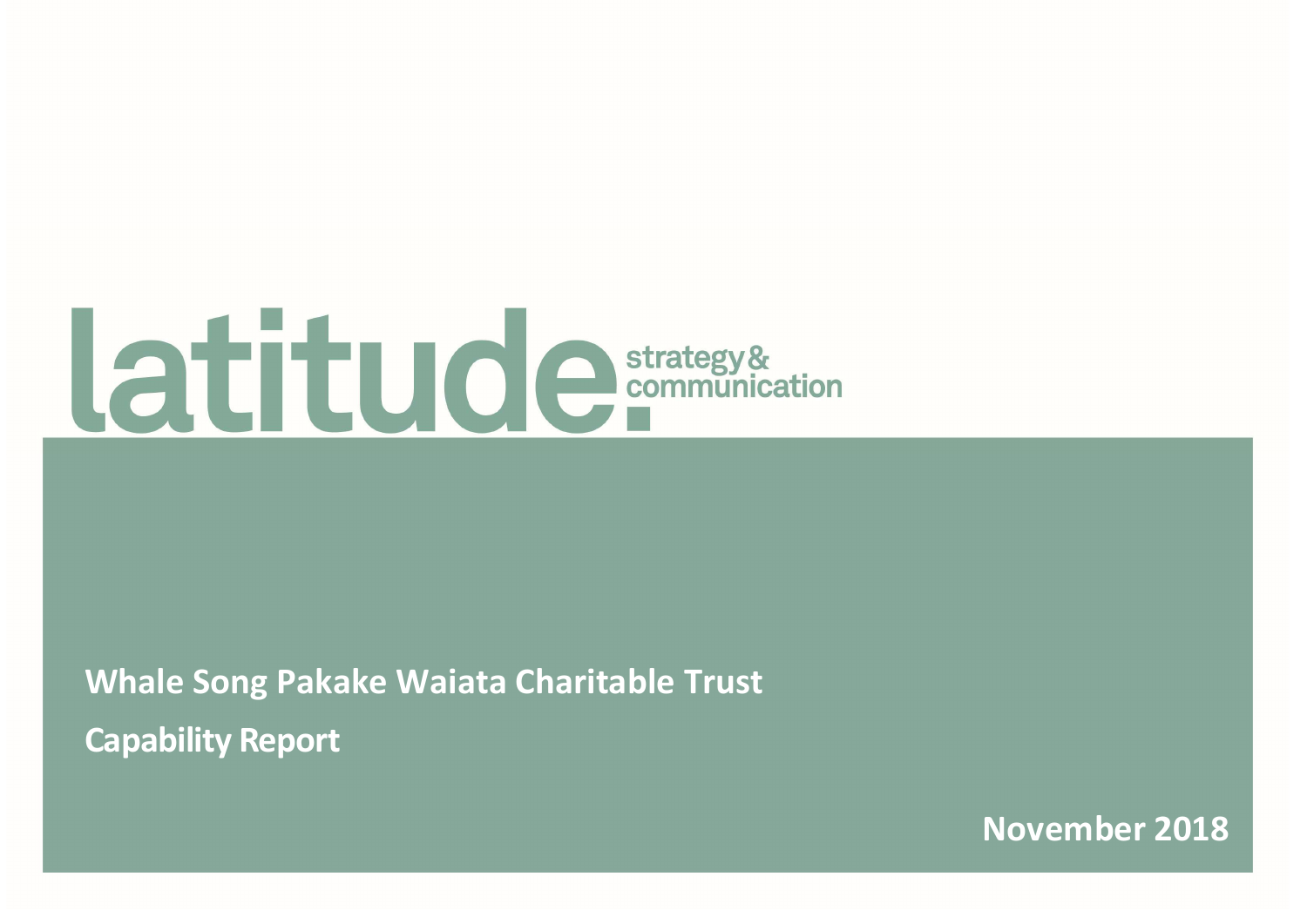## The Background

In August 2018 The Whale Song Trust commissioned Latitude Strategy & Communication to undertake an independent review of its trustees, related to their ability to successfully manage a project of the size and scale of Whale Song. Latitude used information provided by trustees, carried out interviews with them and undertook online research – including public profile/prior media coverage. This report provides a brief background to the project and details of trustees' skills, experience and achievements in a range of disciplines/areas relevant to the project.

## The Whale Song project

The Whale Song project proposes a large sculptural installation, comprising a family of seven life-sized humpback whales swimming in pod formation, mounted on poles over a proposed one-acre site alongside the Wharemauku Stream in Paraparaumu on the Kapiti Coast. The landowner, Ngahina Developments Ltd has agreed to a perpetual lease of a suitable one-acre site.

The sculptures would be set within a landscaped site and would range in length from four to seventeen metres. Each would be supported on a structurally-engineered pole ranging in height from one metre above the ground to eighteen metres. It is proposed that some of the whales would periodically spout water from their blow holes and 'whale song' would be played via speakers with Aeolian harps located inside the whale structures to mimic the sound of the humpback in the wild. The proposed location adjoins the new cycle/walkway developed in conjunction with the Kapiti Expressway.

## The investment

The project budget is \$5.3 million for the construction of the whales and landscaping and ground effects as well as funds for the development of stories and education programmes and construction of secure, on-site interpretation and story boards. The trust's position is that no ratepayer funds would be used for the project. Budgets are available for viewing from the trust.

## Technical information

An engineering report for the proposed sculpture/installation was undertaken on the trust's behalf by Ian Connor of Sinclair Knight Merz (SKM). This is available from the trust on request. The proposed installation scheme would be similar to that of wind turbines. A site-specific feasibility assessment has yet to be undertaken as the land has only recently been obtained, but will be one of the next steps. A publicly-notified resource consent would be required from Kapiti Coast District Council. It is envisioned that the sculptures would be cast from recycled aluminium thermally coated in bronze. The community, particularly children, would be asked to collect aluminium cans for use in the project. The sculpture has been designed by trustee Michael Fuller who has produced a 1/32nd scale model of each whale. 3D scanning would create the 3D CAD drawings that would be used to scale up to full size for production.

## **Website**

www.whalesong.kiwi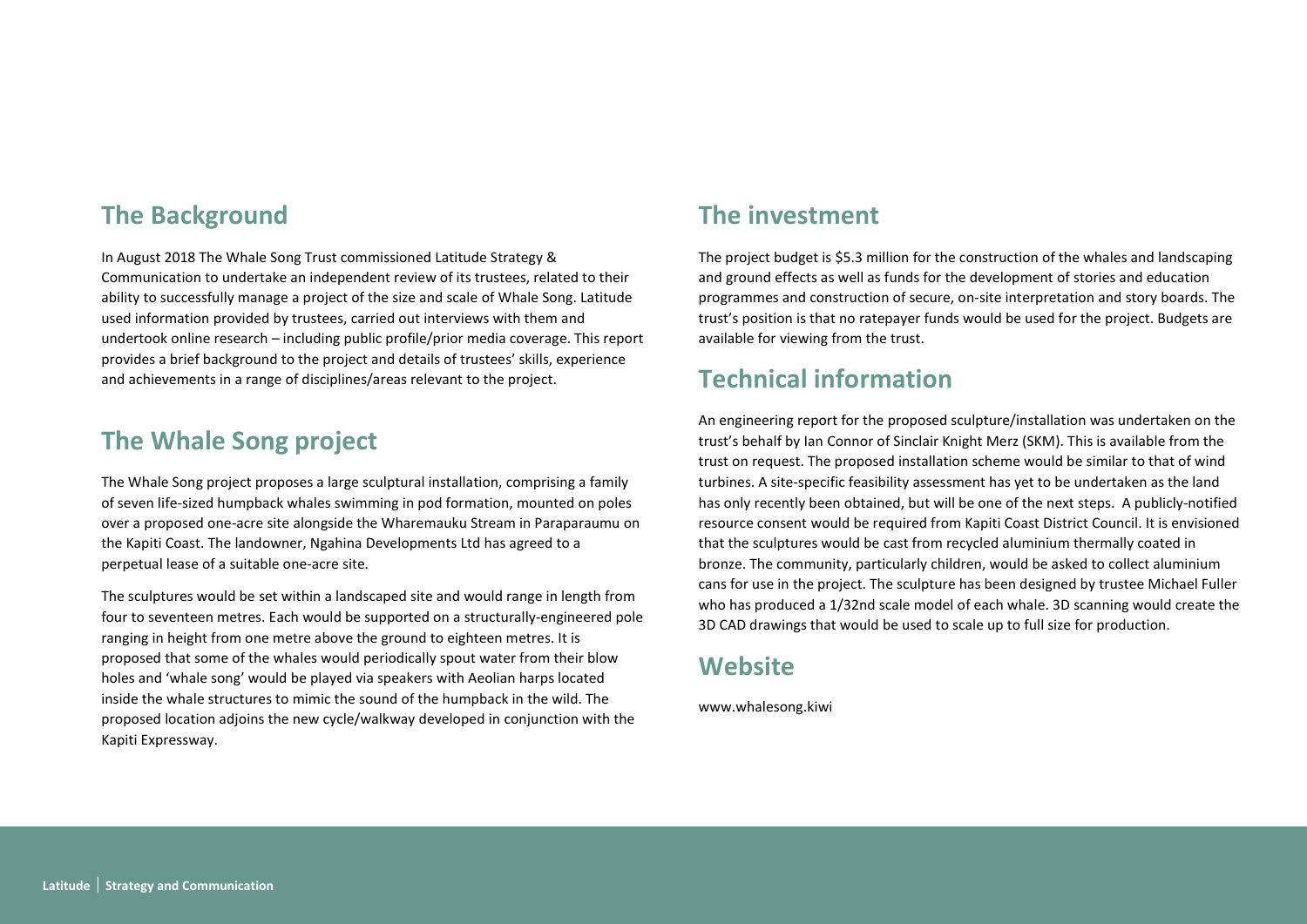### The trustees

Whale Song Pakake Waiata Charitable Trust has four trustees. All live on the Kapiti Coast. They are:

- Barry Clevely
- Murray Deans
- Michael Fuller
- Marco Zeeman as Chairman

Brief biographies (provided by the trust)

#### Barry Clevely (Trustee)

Barry is Managing Director of the Paraparaumu-based MC2 Group property development company and also brings decades of trust and advocacy experience to his trustee role. From 1973 to 1988 he was founding Chief Executive of the Reality Development Corporation (RDC) which developed many high rise buildings for organisations throughout New Zealand.

#### Murray Deans (Trustee/Trust Accountant)

Murray is a majority shareholder and Director of three Chartered Accountants firms, Accountants Plus based in Lower Hutt, Deans & Associates Ltd in Mana and Deans & Associates (Kapiti) Ltd in Paraparaumu. Murray brings many years of accounting and business management experience to the project, as well as extensive and established connections to the wider Kapiti business community.

#### Michael Fuller (Artist/Trustee)

Following a decades-long award-winning international career as a director and cinematographer working on films and commercials, Michael now owns and operates Prowess Trade Management, which oversees the facilities management of Paraparaumu's Pak'nSave supermarket. Michael brings his wide-ranging industry, project and business experience to his trustee role, alongside a strong understanding of the engineering process of making life-sized sculptures and a precise eye for aesthetics and composition.

#### Marco Zeeman (Chairman/Trustee)

Consultant and entrepreneur Marco Zeeman has a diverse portfolio of skills and knowledge, including experience in the sculptural arts world, as well as in print production, construction, facilities management, community engagement and project and event management. He was a founder and sponsor of the successful international Tareitanga Sculpture Symposium, held five times on Frank Kitts Park over 10 years, and was instigator and Chair of the SinkF69 Trust which successfully scuttled the former navy frigate HMNZS Wellington off Wellington's South Coast in 2005, creating an artificial diving reef. He was named Wellingtonian of the Year for his work leading this project.

He is currently Project Lead on the Wellington Sculptural Highway, Chair of the Whale Song Trust, Trustee on the Sculpture Symposium Trust and owns and operates Fairview Nursery in Kapiti. He is also a founding member of the newly established Kapiti Economic Development Agency.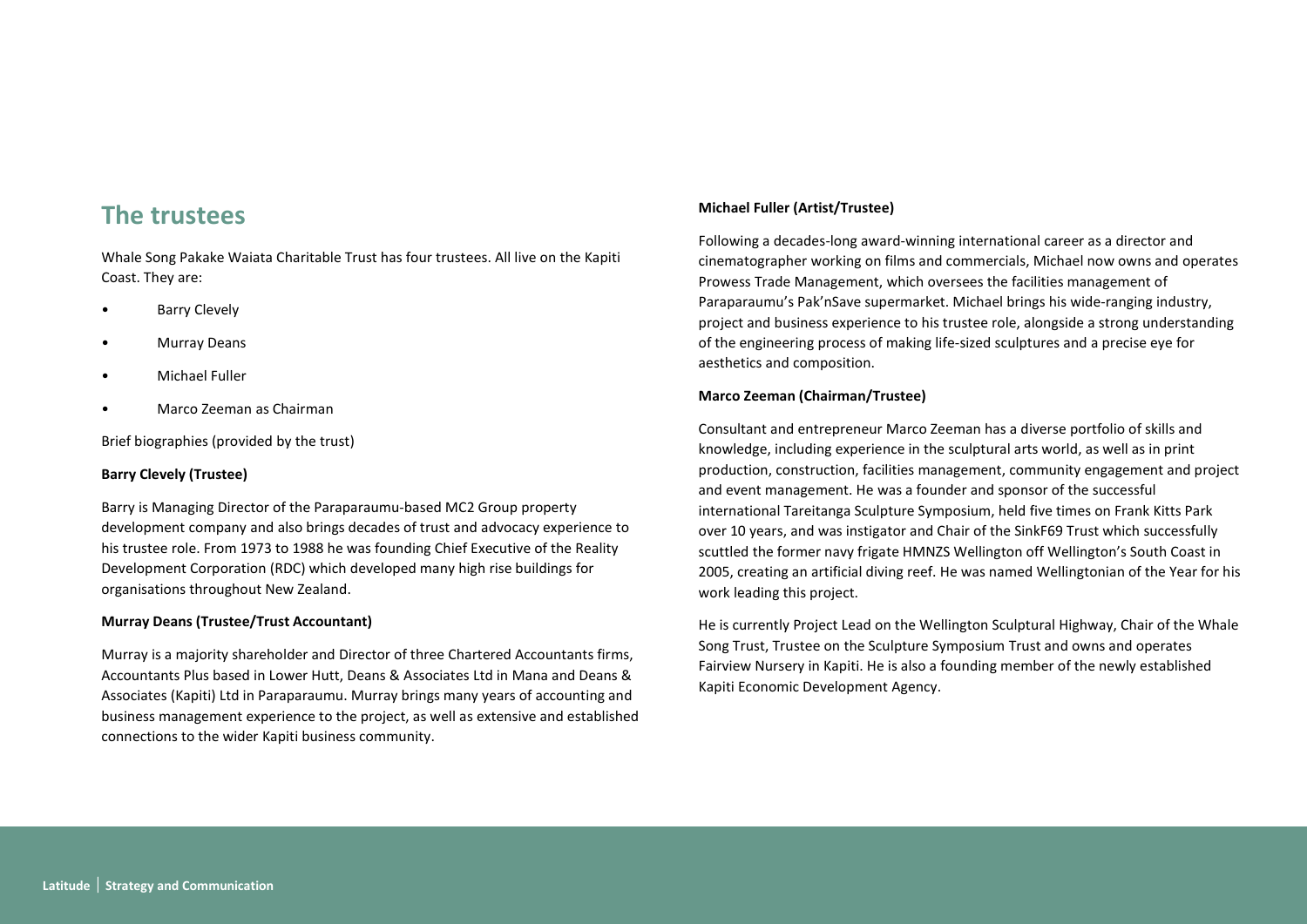## Evidence of trustee and capability experience

Barry Clevely's trust and advocacy experience includes being a trustee of the New Zealand Pharmaceutical Educations & Research Foundation for more than 40 years. He also spent several years as Deputy Chair of Massey University's Property Foundation. He was a member of the committee, which worked to establish Waikanae's public swimming pool and was advisor to the Palmerston North Boys' High School educational trust for College House. Mr Clevely is also Chair of Ngahina Developments Limited, a long-time significant landowner on the Kapiti Coast.

Marco Zeeman owned and operated several companies in the late 1980s and through the 1990s, including pre-press innovator The Bromide Express, and Imaginate Ltd which became MagnumMac, the largest NZ Apple Computer reseller at the time.

Whilst at the helm of The Bromide Express he became a founding trustee and sponsor of the successful international Tareitanga Sculpture Symposium, held biennially in Wellington, over ten years from 1992 to 2002.

He was also instigator and Chair of the SinkF69 Trust which successfully scuttled the former navy frigate HMNZS Wellington off Wellington's South Coast in 2005, creating an artificial diving reef. These projects included extensive end-to-end experience of working with councils, government, funders and corporate and business partners.

Murray Deans has extensive experience of managing trusts through his Chartered Accountants practices. Murray is the majority shareholder in three Chartered Accountants practices, situated in Lower Hutt, Mana and Kapiti. On a voluntary basis, he has been on the committee of the Porirua Club for about 20 years, including serving as Vice President. This large mixed membership club distributes funds to a number of community organisations. Murray is also a trustee of Connected For Life Charitable Trust. This trust provides immediate financial support, where needed, to families of children diagnosed with serious illnesses including cancer, who may have

been referred to hospitals away from their locality. Further, prior to commencing his own Chartered Accountants practice, Murray was Chief Financial Officer and Company Secretary for a public listed company, Williams Property Holdings Ltd.

# Evidence of financial and business management experience

Barry Clevely has extensive business experience. He is Managing Director of the Paraparaumu-based MC2 Group property development company. As CEO of the RDC development company from 1973-1988 he oversaw \$750m worth of developments including Auckland's iconic Twin Towers, the late Sir Ian Athfield's first high rise in Wellington, NZI House and Wellington's only high rise with an external glass lift. He is a former adviser to Wellington City Art Gallery.

Murray Deans is a majority shareholder and Director of three Chartered Accountants firms, Accountants Plus based in Lower Hutt, Deans & Associates Ltd in Mana and Deans & Associates (Kapiti) Ltd in Paraparaumu. Murray brings many years of accounting and business management experience to the project, as well as extensive and established connections to the wider Kapiti business community.

Mr Deans' business specialisations include taxation and accountancy services, business advice, business structure, start-ups, Inland Revenue compliance and working with strategic alliances to enhance clients' business growth. His businesses are sponsors of the Kapiti Horowhenua Business of the Year competition.

Michael Fuller ran his own directing and cinematography businesses in Asia and the US for almost 20 years. As a co-director of the Shoot Los Angeles and Shoot Miami companies, he operated across Los Angeles, Miami and New York, managing projects from the highly competitive tendering stage through to completion. Clients ranged from the US Navy, to General Motors and Ford. On returning to New Zealand, he set up a New Zealand production company, Wonderful, which produced commercials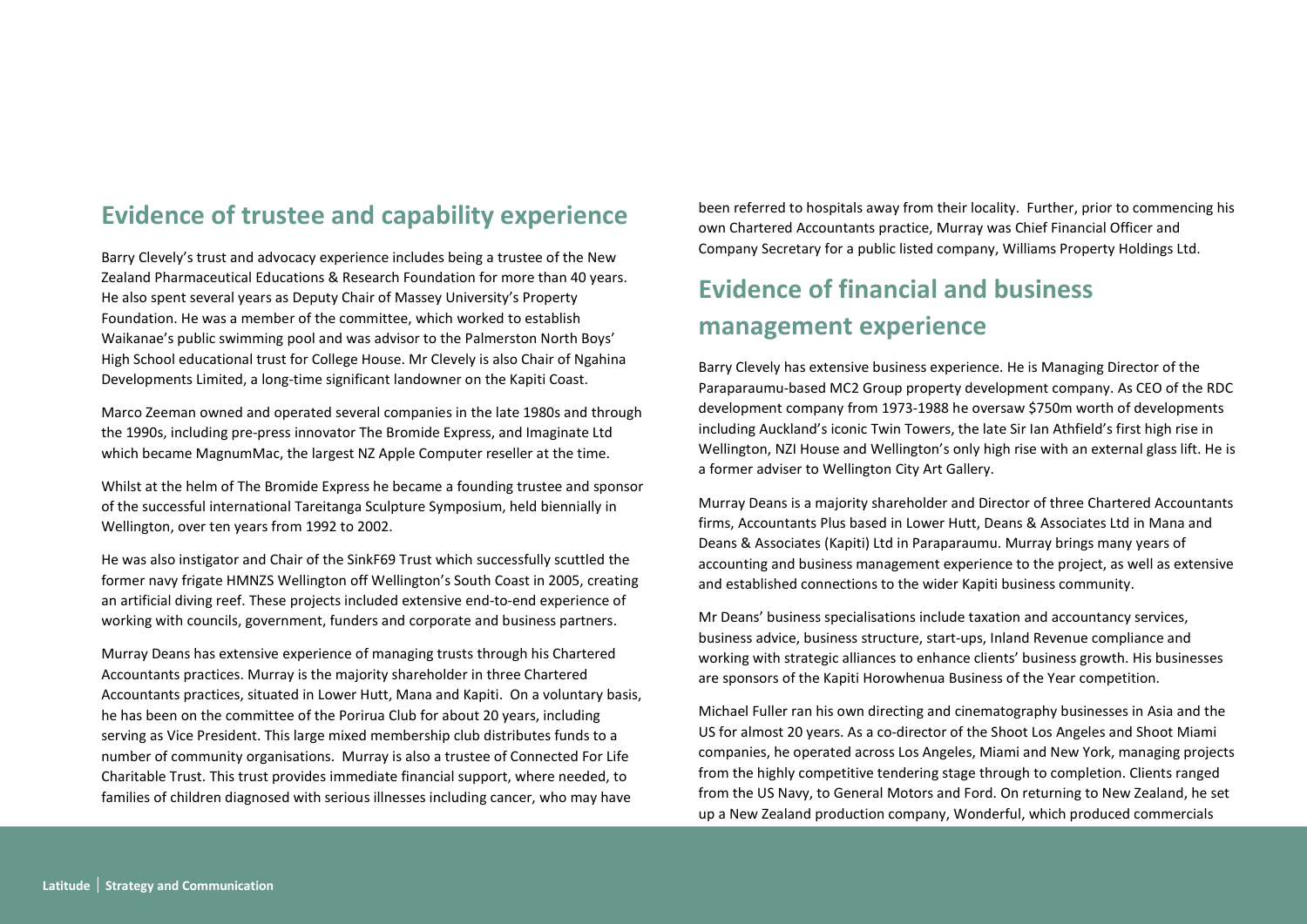and TV series including the 24-series Business is Booming, a \$3m project for the Inland Revenue Department. As owner and operator of Prowess Trade Management he leads a team which meets all facilities management requirements for a large supermarket. This includes managing engineering projects, building and repairs in metal, glass and wood.

Marco Zeeman ran a busy pre-press company and an Apple computer dealership in Wellington for a number of years before moving into project and facilities management. This included working closely with the Fletcher Construction team responsible for the 18-month project to build the multi-million dollar visitor centre at Wellington's Zealandia wildlife sanctuary. Marco was Zealandia's Facilities & Safety Manager during that time.

## Evidence of arts project experience

Michael Fuller spent ten years as a cameraman for New Zealand's National Film Unit, followed by nine years in Asia and a further ten in Hollywood, working as a cinematographer and director. His experience ranges from tourist commercials to TV programmes. He directed commercials for the US Navy, General Motors, Ford and many others.

Mr Fuller has a long-standing passion for the visual arts. His father John Fuller was a successful sculptor, responsible for life size statues including Feilding's landmark Drover and Dog, and pioneer wine maker David Herd, at Blenheim Airport. He worked extensively with his father on his life-size bronzes, gaining a strong understanding of the engineering process, aesthetics and composition of making life-sized sculptures.

Marco Zeeman was a founder and sponsor of the international Tareitanga Sculpture Symposium, held five times on Frank Kitts Park over between 1992 and 2002. This event produced over 400 sculptures, engaged with hundreds of thousands of spectators and brought together sculptors from around the world. The sculptures

were available for sale and now feature in many public and private collections. They include the landmark marble fish, on the corner of Taranaki Street and Courtenay Place, Wellington, and further large statues in Wellington Botanic Gardens and Karori Cemetery.

Marco Zeeman is also lead on the Wellington Sculptural Highway Project, which he formed in 2016. The aim is to add sculptural works along the new motorway constructions in the Wellington region, as opposed to large blank concrete structures.

Through his successful lobbying to the Transmission Gully project lead, the Wellington Gateway Partnership and NZTA, 250m of 3D sculptural retaining walls at Linden are now in progress.

He is currently working closely with Porirua City Council and Kapiti Coast District Council on 'gateway' features on the boundary to the two districts on the Transmission Gully route, situated at the Wainui Saddle.

Marco has also been advising on the Otaki 'gateway' features on the Peka Peka to Otaki Expressway, which is also in progress.

Barry Clevely was formerly an adviser to Wellington City Art Gallery.

# Evidence of existing community/business support and ability to harness future support

Michael Fuller has, since 2010, built a public profile for Whale Song throughout the Kapiti Coast and greater Wellington region, including a number of media interviews. This is evidenced by the number of organisations which already support the project including: The Arts Foundation, Kapiti Coast District Council, Kapiti Island Nature Tours and Landlink. Letters of support have also been received from organisations and individuals including Greater Wellington Regional Council Chair Chris Laidlaw,